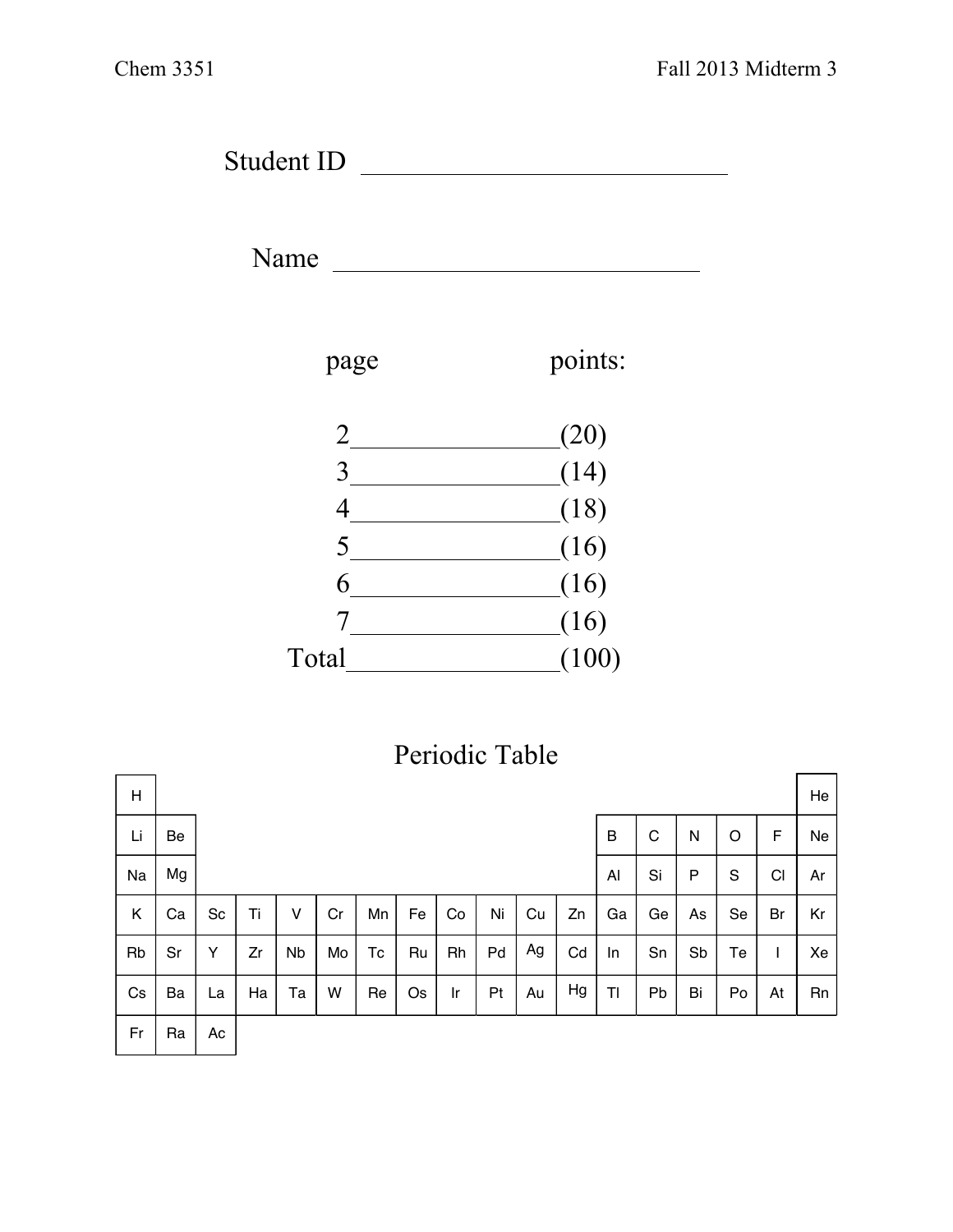1. Draw the structure of the following compounds (12 pts). A) (*R*)-2-fluoropentane

B) (*S*)-1-mercapto-2-hexanol

C) 2,2-dimethyloxirane

D) (*R*)-2-(methylthio)hexane

2. Rank the following acids in strength from weakest acid to strongest acid in solution (8 pts). A) ClCH2CH2SH, (CH3)2CHOH, CH3CH2OH, ClCH2CH2OH

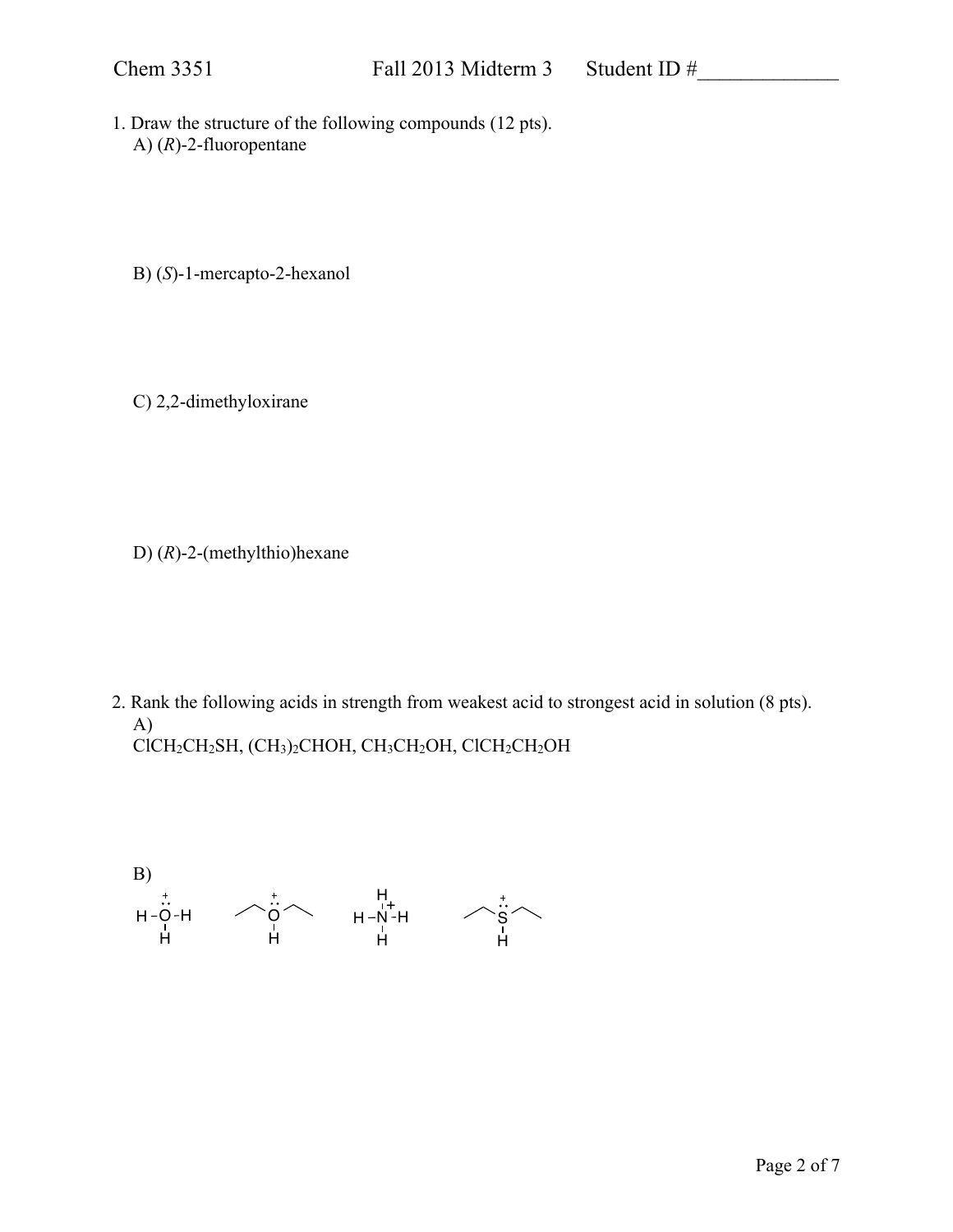3. For each pair of molecules, draw a dashed line indicating possible hydrogen bonds. If they cannot form a hydrogen bond, draw nothing (6 points).

A)



B)

 $CH_3CH_3$   $H_2O$ 

C)

 $NH<sub>3</sub>$  NH<sub>3</sub>

4. Provide the missing reagents and products for the following reactions (26 pts).

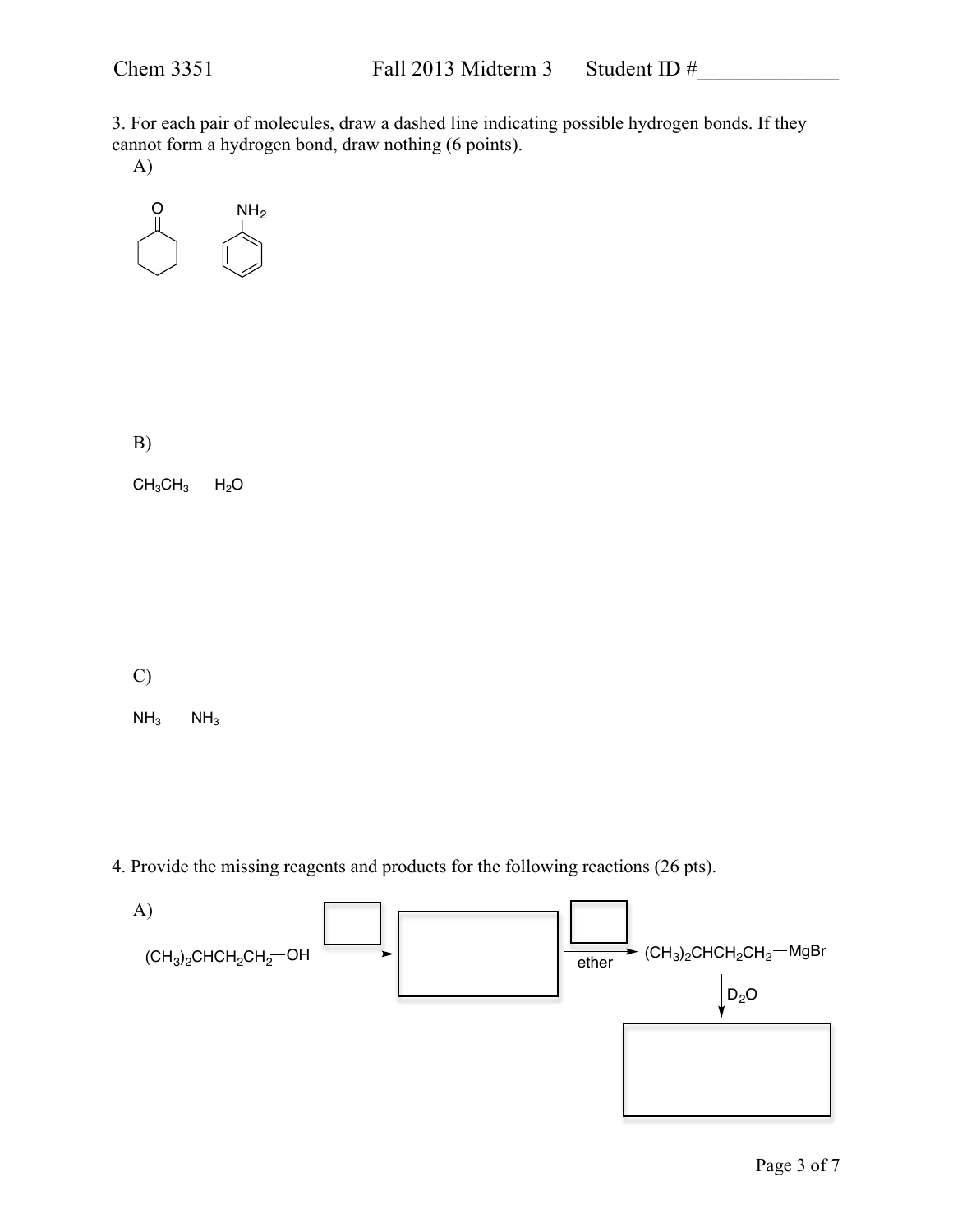B) OH C) CH3CH2ONa CH3CH2OCH2CH3 CH3CH2OH D) (CH<sub>3</sub>)<sub>2</sub>CHCH<sub>2</sub>CH<sub>2</sub>CH<sub>2</sub>—OH MeSO $_2$ Cl N  $\Rightarrow$  (CH<sub>3</sub>)<sub>2</sub>CHCH<sub>2</sub>CH<sub>2</sub>CH<sub>2</sub><sup>---</sup>I E) C C=CH<sub>2</sub><br>H 1) BH $_{\rm 3}$ , THF 2) H<sub>2</sub>O<sub>2</sub>, -OH PCC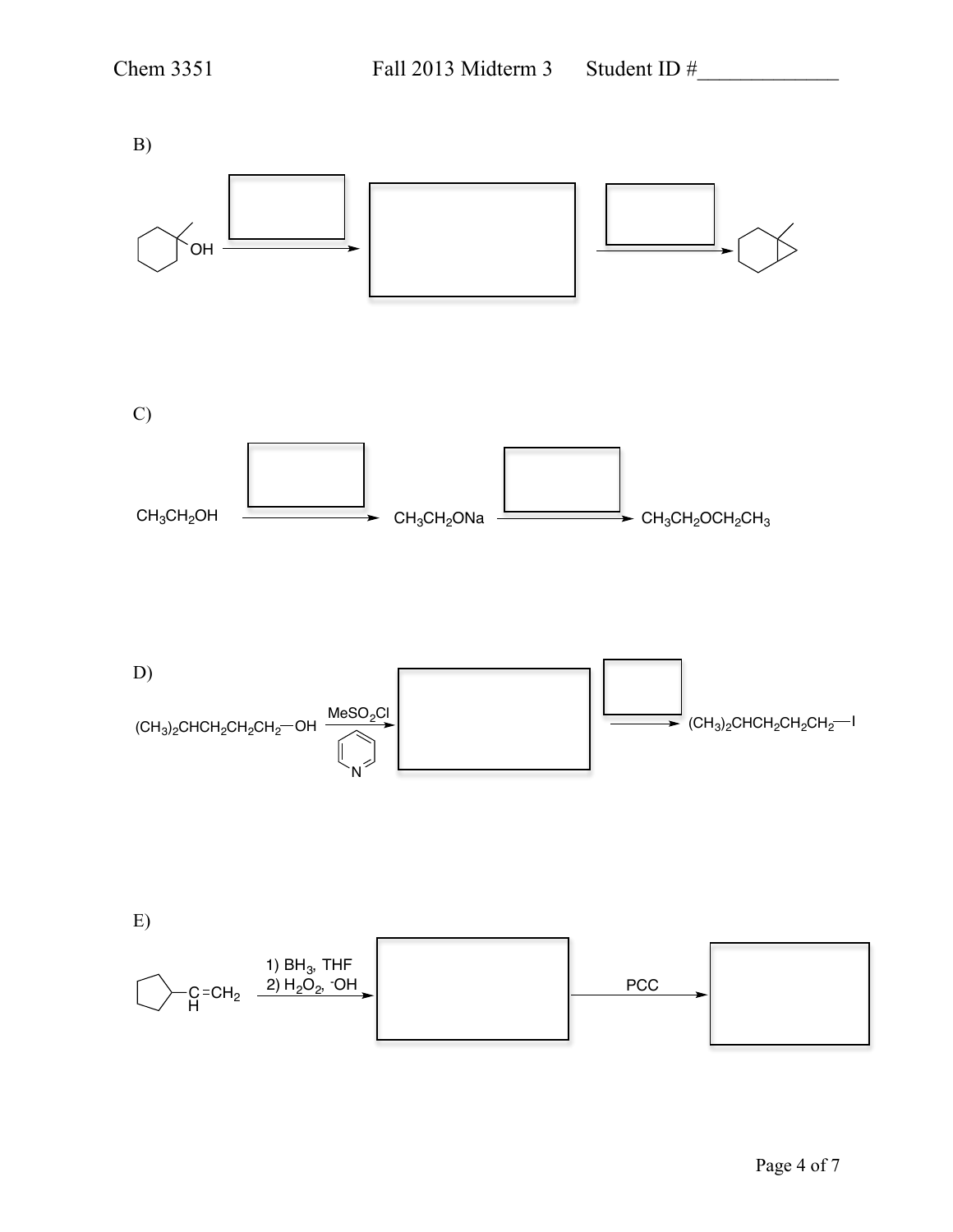5. Are the following transformations oxidations, reductions, or neither? (8 pts).

A)  $\rm CH_3\text{-}CH_2\text{-}CH\text{-}CH_3 \longrightarrow CH_3\text{-}CH\text{-}CH\text{-}CH_3$ Br







6. Complete the syntheses shown below. Each synthesis may involve a sequence of several reactions. (16 pts).

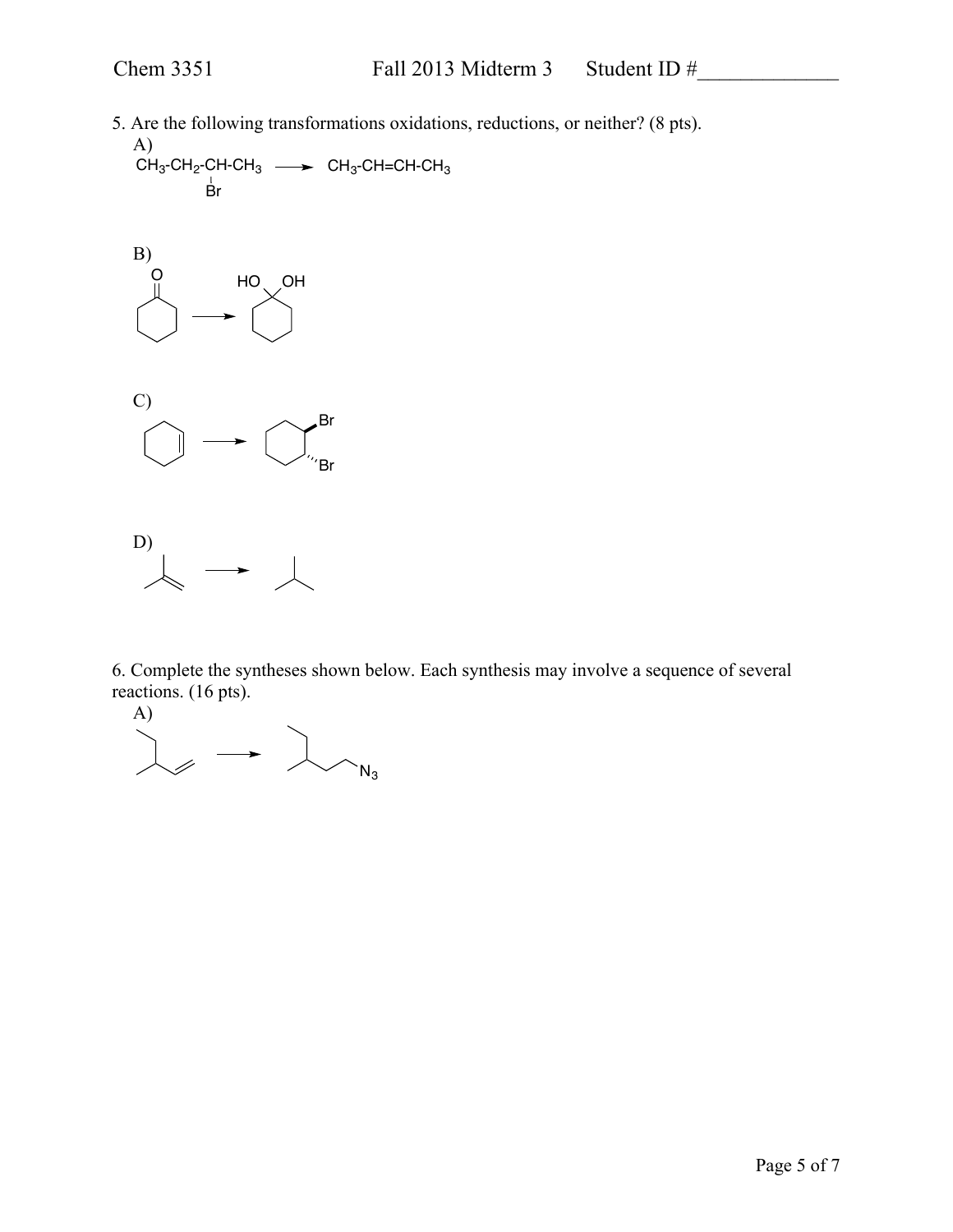

7. Provide the mechanisms for the following reactions. Show every intermediate and all the arrows required for each step of the reaction (24 pts).

A)

OH  $_{\rm H_2$ SO $_{\rm 4}$  $\mathsf{H}_2\mathsf{O},\, \mathsf{T}\mathsf{H}\mathsf{F}$